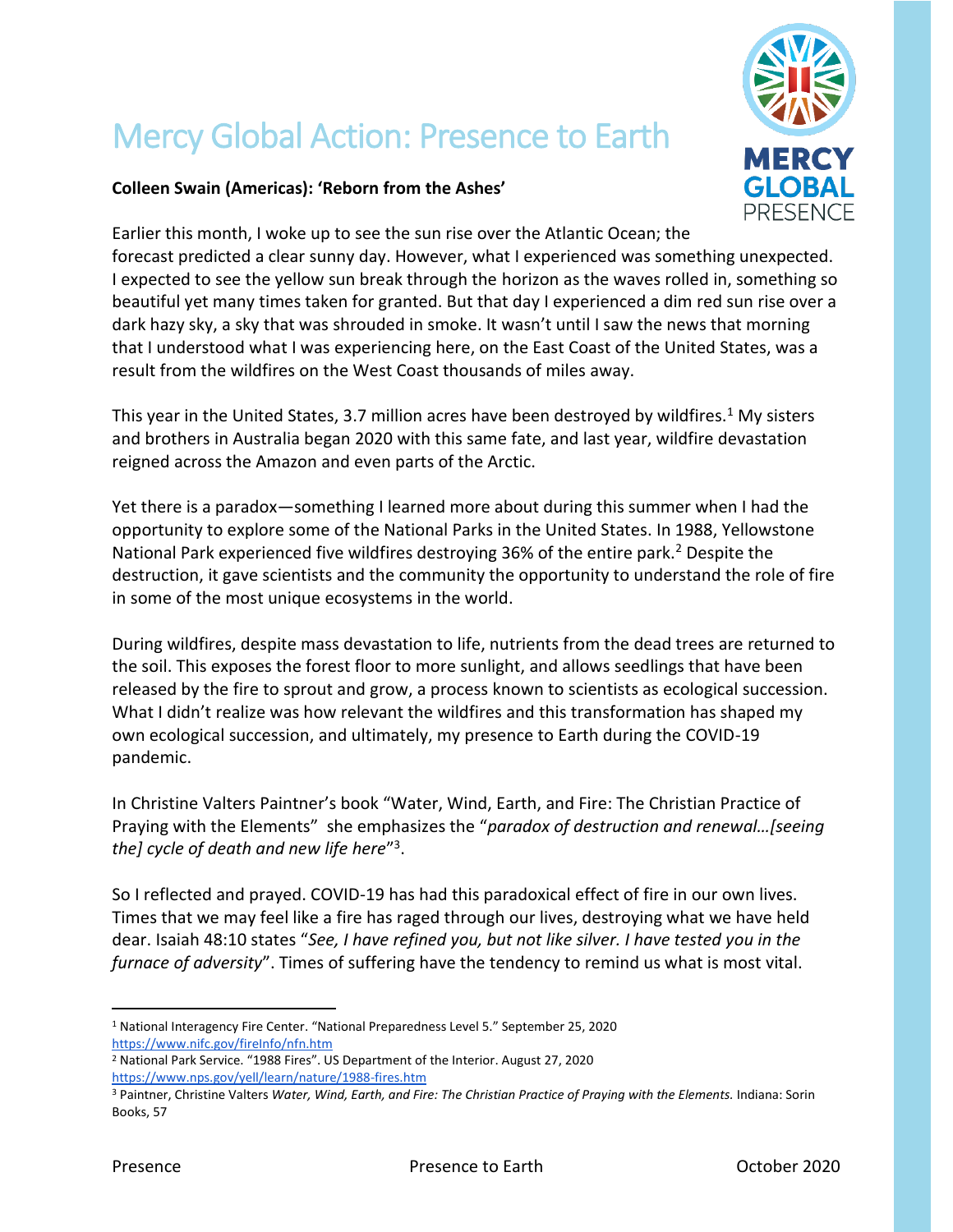Halting us to a point of distinction and understanding, a process of refinement and purification giving us the opportunity to be born again from the ashes.

We have been forced to stop, to be present to this time and those around us and how we are all connected. Even more so, it has allowed renewed attention to Creation and our presence to and on Earth; truly revealing the sacredness of Earth among us.

Mercy International Association's recent publication, 'Hope in a Time of Pandemic – Responding to COVID-19 through a Mercy Lens', captured the experiences of Mercy Sisters, Associates and Partners across the world and how they have contemplated and embraced integral ecology and indigenous wisdom during this time. A Mercy Sister from Newfoundland shared:

*We are being graced with a moment of planetary significance, this time coming from the microcosm that forms the web of existence as we know it. A virus is letting us know that everything is connected, from the non-living to the living, from the rich to the poor, from the first world to the fourth. The task that lies before us is to first acknowledge the need to respect and protect the unity of that web of life by creating and preserving a balance in the seas, rivers, soil, and air."* <sup>4</sup>

This is the call for us all globally; we cannot forget this presence we have felt amongst the stillness. We must respond with moral integrity to the wisdom of Earth and continue to feel her presence. Human activity has subjected Earth to relentless devastation inhibiting Earth's sustainability and the flourishing of life. Earth has called us to witness our connection. We grow. We burn. We are transformed, reborn from the ashes and heal together.

During this five year anniversary of Pope Francis' encyclical "Laudato Si': On Care of our Common Home", the one year anniversary of the Synod on the Amazon and the climate strikes across the globe, we are reminded of the unified call to protect Earth against environmental degradation. We cannot forget that the Amazon was in flames while the Synod took place. Miguel H. Diaz, previous US Ambassador to the Holy See, wrote in an article entitled "Our Common Home is Burning" that

*"Our failure to protect our planet increasingly deepens the divide between rich and poor, having the greatest impact on already vulnerable populations... Fire has often been used in the Christian tradition as a symbol of life and vitality. Seen from this perspective, we could call for "fire" to burn in our house. But let's be perfectly clear: our house cannot burn as a result of human ideologies mainly driven by economic profit*."<sup>5</sup>

Reverend Dr. Peter Savastano, Associate Professor at Seton Hall University, wrote in "Merton and Indigenous Wisdom" that Thomas Merton's first step toward reigniting the sacred fire in his own life was "*divesting his mind from the prison of his ethnocentric, imperialistic attitudes* 

<sup>4</sup> Mercy International Association - Global Action. *Hope in a Time of Pandemic: Responding to COVID-19 Through a Mercy Lens*" August 18, 2020.<https://www.mercyworld.org/f/45074/x/e3711034bd/f-covid-guide-web.pdf>

<sup>5</sup> Diaz, Miguel H. "Our 'Common Home' is Burning". National Catholic Reporter. September 10, 2019 <https://www.ncronline.org/news/earthbeat/theology-en-la-plaza/our-common-home-burning>